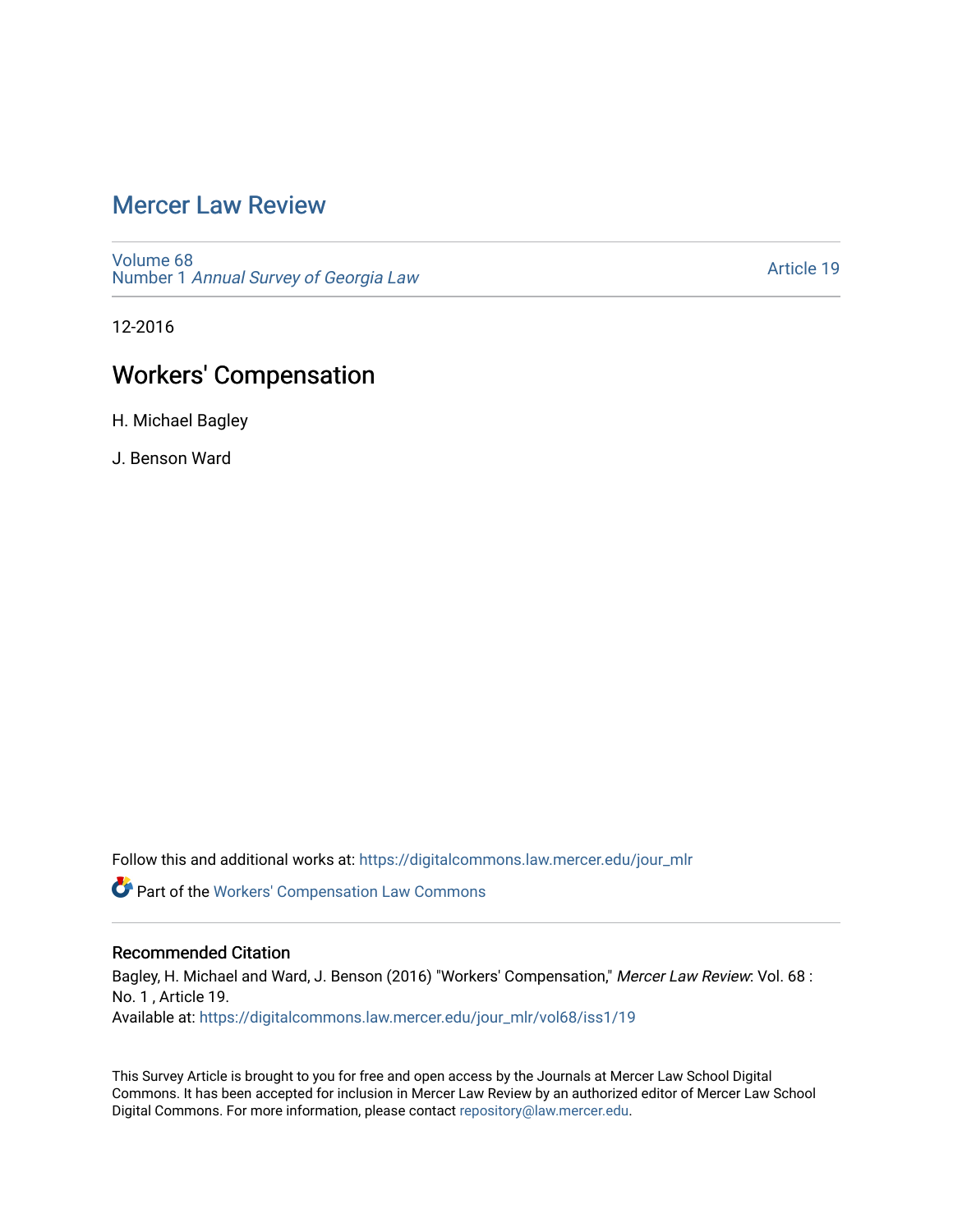# **Workers' Compensation**

# **by H. Michael Bagley\***

## **and J. Benson Ward\*\***

**The 2015 - 2016** survey period featured decisions of the appellate courts impacting the workers' compensation system on issues ranging from willful misconduct to statutes of limitations.<sup>1</sup>

#### **I.** LEGISLATIVE **UPDATE**

The **2016** legislative session marked yet another in a long tradition of sessions heavy on amendments to the Workers' Compensation Act,<sup>2</sup> almost exclusively the result of legislation proposed **by** the collaborative efforts of the State Board of Workers' Compensation's Legislative Advisory Council. House Bill **818** passed both houses and was signed into law **by** the Governor, with the changes becoming effective on July **1, 2016.3**

The most notable amendments to the Act increase the maximum for temporary total disability (TTD) benefits from **\$500** to **\$575** per week, <sup>4</sup> while also increasing the maximum for temporary partial disability benefits from **\$367** to **\$383** per week.<sup>5</sup>Similarly, the maximum dependency benefit for a sole dependent surviving spouse was increased from \$220,000 to **\$230,000.6**

- **5. O.C.G.A. §** 34-9-262 **(2008 &** Supp. **2016).**
- **6. O.C.G.A. § 34-9-265(d) (2008 &** Supp. **2016).**

**<sup>\*</sup>** Partner in the firm of Drew, Ecki **&** Farnham, LLP, Atlanta, Georgia. Emory University (B.A., **1977);** University of Georgia **(J.D., 1980).** Member, State Bar of Georgia.

**<sup>\*\*</sup>** Partner in the firm of Drew, Eckl **&** Farnham, LLP, Atlanta, Georgia. University of Georgia (B.A., summa cum laude, 2002); University of Georgia School of Law **(J.D.,** cum laude, **2005).** Member, State Bar of Georgia.

**<sup>1.</sup>** For an analysis of Workers' Compensation law during the prior survey period, see H. Michael Bagley **& J.** Benson Ward, *Workers' Compensation, Annual Survey of Georgia Law,* **67** MERCER L. REV. **287 (2015).**

<sup>2.</sup> **O.C.G.A. §** 34-9-11(a) **(2008 &** Supp. **2016).**

**<sup>3.</sup>** Ga. H.R. Bill **818,** Reg. Sess. **(2016)** (amending **O.C.G.A.** tit. 34 ch. **9** (Supp. **2016)).**

<sup>4.</sup> **O.C.G.A. §** 34-9-261 **(2008 &** Supp. **2016).**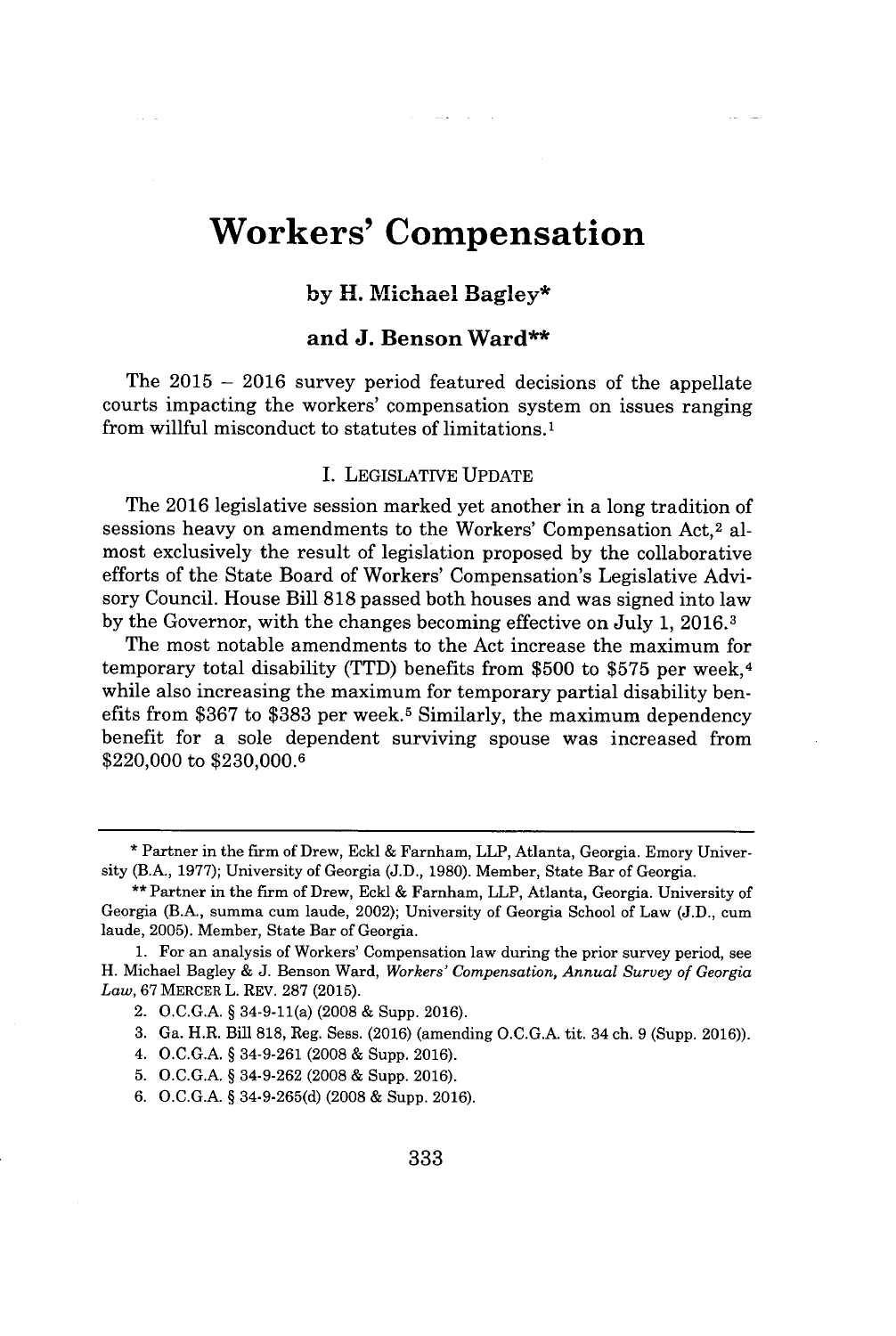The amended act removed any doubt that the State Board of Workers' Compensation has the discretion to deny self-insured status to an employer, making it clear that self-insured status is at the sole discretion of the board.<sup>7</sup>The highlight of several related amendments regarding the Self-Insurer's Guarantee Trust Fund was that professional employer organizations (PEO) joined the list of entities deemed ineligible for selfinsured status.<sup>8</sup>

Finally, the most notable administrative housekeeping measure was clarification that administrative law judges **(ALJ)** are subject to the Georgia Code of Judicial Conduct,9 tracking language already in place regarding the Appellate Division of the State Board of Workers' Compensation (Appellate Division). <sup>10</sup>

#### **II. STATUTE** OF LIMITATIONS

In *Barnes v. Roseburg Forest Products Co.,"* the Georgia Court of **Ap**peals addressed statute of limitations implications in a catastrophic claim. The claimant had a **1993** accident resulting in amputation of his left leg below the knee. The claim was accepted as "catastrophic," and he received TTD benefits. The claimant returned to light duty work for the employer in 1994 after he was fitted with a prosthetic leg, and TTD benefits were suspended. The claimant continued working through a change in ownership of the employer until he lost his **job** in a reduction in force in September **2009.** He sought medical treatment for his knee in November **2009,** and in December 2011, he was fitted for a new prosthetic leg. In August 2012, the claimant requested a hearing under the **1993** accident date seeking recommencement of TTD benefits in his catastrophic claim. In November 2012, the claimant filed a claim against the entity who bought the business from the **1993** employer, alleging a fictional new injury based on his last date worked: September **11, 2009.12**

The **ALJ** for the State Board of Workers' Compensation denied both claims-the request under the **1993** catastrophic claim was denied as barred **by** the change of condition statute of limitations in Official Code of Georgia Annotated **(O.C.G.A.)** section 34-9-104(b),13 and the one-year

**<sup>7.</sup> O.C.G.A. §** 34-9-121(a) **(2008 &** Supp. **2016).**

**<sup>8.</sup> O.C.G.A. §§ 34-9-381(8)(E), 382(d)(5) (2008 &** Supp. **2016).**

**<sup>9.</sup> GA. CODE** OF **JUDICIAL CONDUCT (2016).**

**<sup>10.</sup> O.C.G.A. §** 34-9-47(c) **(2008 &** Supp. **2016).**

**<sup>11. 333</sup>** Ga. **App. 273, 775 S.E.2d 748 (2015),** *rev'd sub nom.* Roseburg Forest Prods. Co. v. Barnes, **299** Ga. **167, 787 S.E.2d 232 (2016).**

<sup>12.</sup> *Id.* at **273-76, 775 S.E.2d** at **748-50.**

**<sup>13.</sup> O.C.G.A. §** 34-9-104(b) **(2008 &** Supp. **2016).**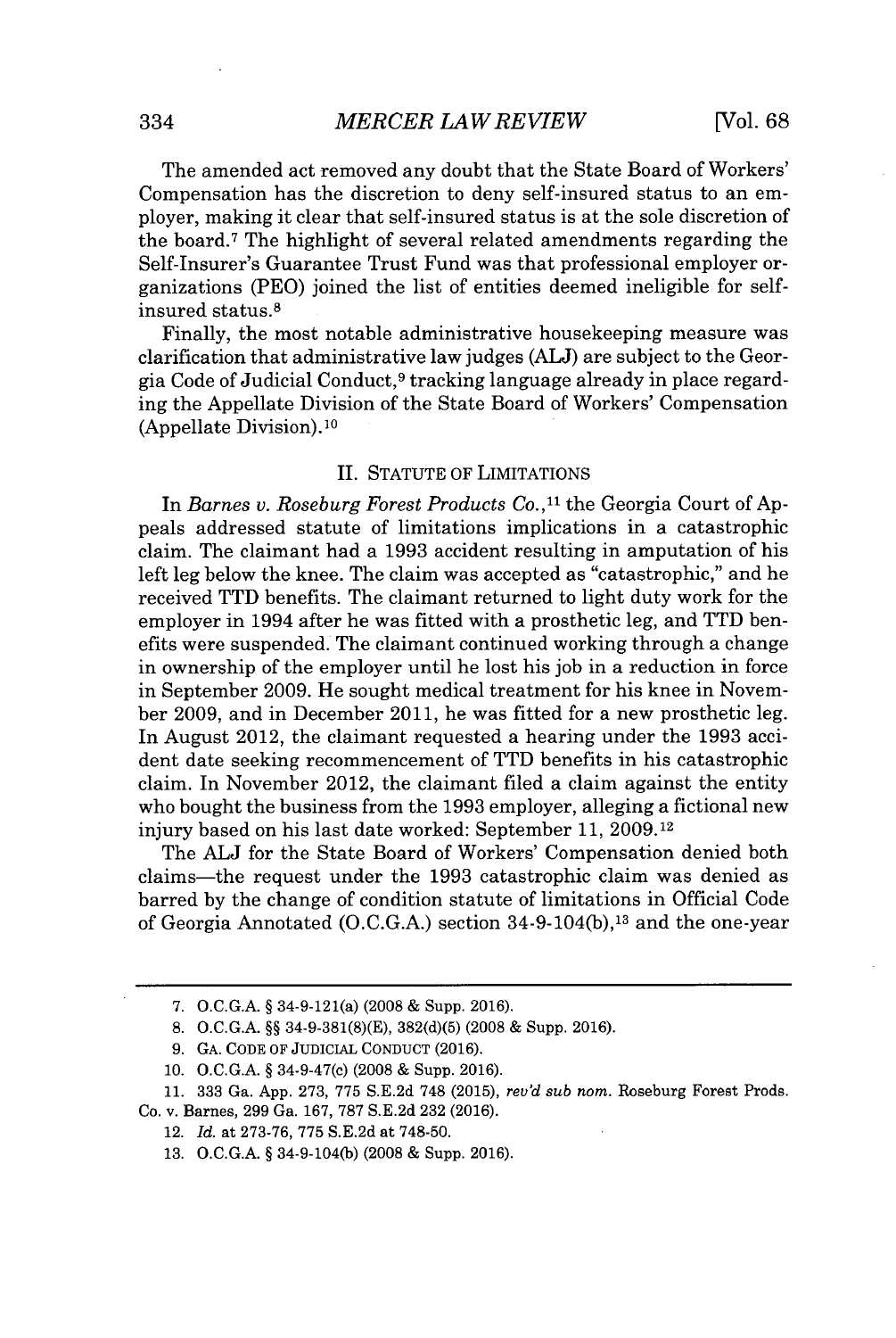statute of limitations in **O.C.G.A. §** 34-9-8214 barred the **2009** fictional new injury claim.<sup>15</sup> The Appellate Division affirmed, as did the superior court. **<sup>16</sup>**

The court of appeals disagreed as to both issues. With respect to the **1993** claim, the court held that the request for recommencement of TTD benefits in the catastrophic claim was not barred **by** the two-year statute of limitation in **O.C.G.A. §** 34-9-104(b).17 The court stated, "it is clear that the legislature intended to treat workers who received catastrophic injuries differently from workers who were less severely injured, allowing the former to receive benefits indefinitely so long as they remain catastrophically injured."<sup>18</sup>As to the claimed fictional new injury in **2009,** the court held that **O.C.G.A.** *§* 34-9-82's one-year statute of limitation was tolled **by** the December 2011 medical treatment. <sup>19</sup>

It should be noted that, subsequently to the survey period covered in this Article, the Georgia Supreme Court reversed the court of appeals on both issues. <sup>20</sup>

In *Bell v. Gilder Timber Co.,<sup>21</sup>*the claimant sustained a compensable injury in **1992,** thereafter undergoing cervical fusion surgery and receiving TTD benefits until he returned to work. The claimant was not assigned a permanent partial impairment rating following his surgery or upon his return to work. He continued working until **2009** when he retired, but during that time period he continued to receive medical treatment, including a second surgery. Following the second surgery, the claimant's doctor assigned a permanent partial impairment rating of **15%** to the body as a whole, and the claimant requested corresponding permanent partial disability (PPD) benefits. The **ALJ** denied the request for PPD benefits, as it was barred under **O.C.G.A.** *§* 34-9-104(b)'s statute of limitation because the request came more than four years after the claimant was last paid income benefits.<sup>22</sup> The Appellate Division and the superior court both affirmed.<sup>23</sup>

On appeal, the claimant argued that the court should create an exception to **O.C.G.A.** *§* 34-9-104(b)'s four-year statute of limitations on PPD

- 20. Roseburg Forest Prods. Co. v. Barnes, **299** Ga. **167, 787 S.E.2d 232 (2016).**
- 21. **337** Ga. **App.** 47, **785 S.E.2d 682 (2016).**
- 22. *Id.* at 47-48, **785 S.E.2d** at **683-84.**
- **23.** *Id.* at 48, **785 S.E.2d** at 684.

<sup>14.</sup> **O.C.G.A.** *§* **34-9-82 (2008).**

**<sup>15.</sup>** *Barnes,* **333** Ga. **App.** at **275, 775 S.E.2d** at **750.**

**<sup>16.</sup>** *Id.*

**<sup>17.</sup>** *Id.* at **277, 775 S.E.2d** at **751.**

**<sup>18.</sup>** *Id.*

**<sup>19.</sup>** *Id.* at **277-79, 775 S.E.2d** at **751-52.**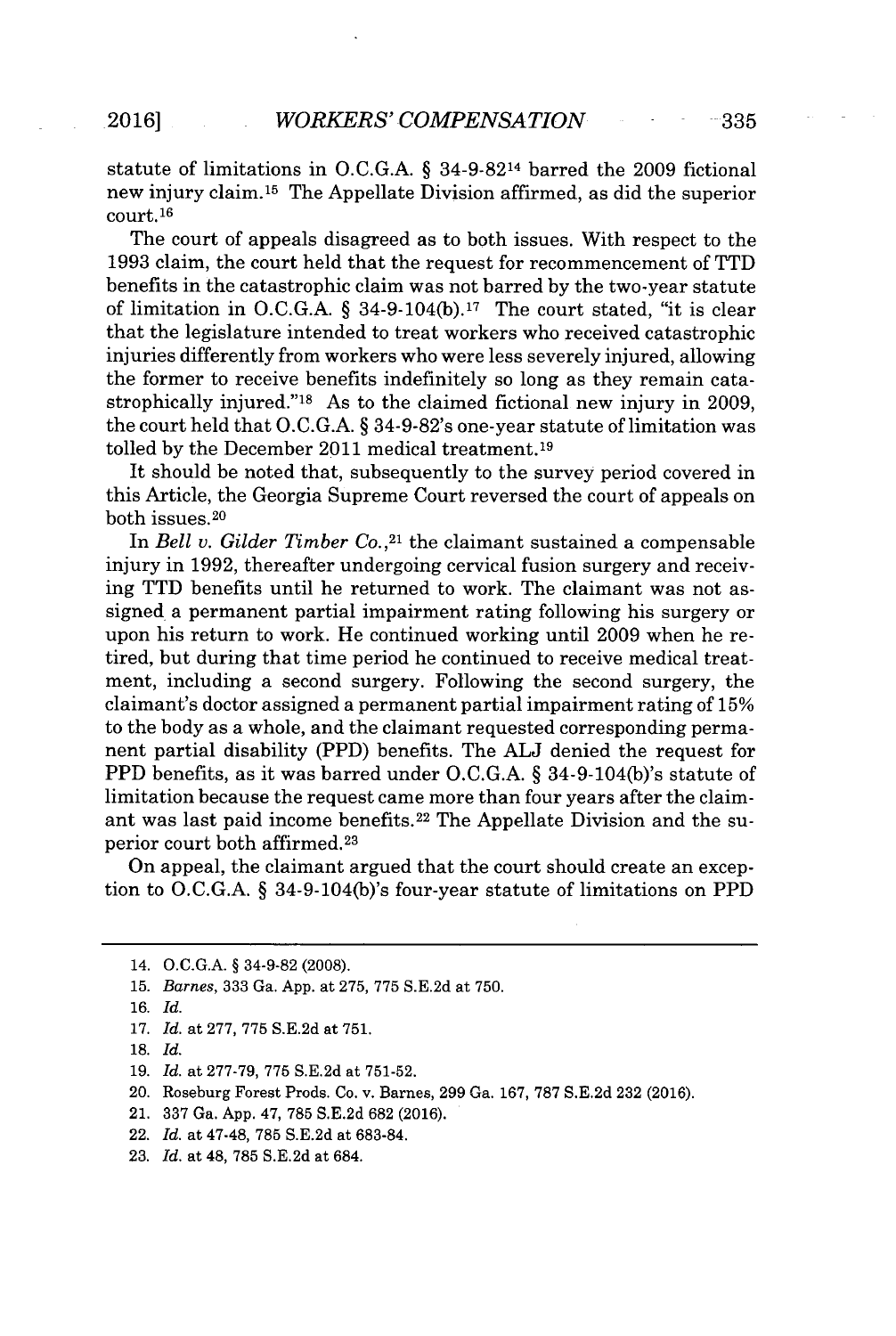benefits. He argued that application of the statute would create a harsh and inequitable result for an employee who returned to work following a compensable claim.<sup>24</sup> While the court of appeals agreed that applying the statute to the claimant's case would result in "a harsh and inequitable result," the court did not agree that such an outcome justified creating a judicial exception to the statute of limitations.<sup>25</sup> The wording of the statute is clear and unambiguous, and accordingly the court followed the plain and ordinary meaning and declined to engraft onto the statute any exception, deferring instead to the Georgia General Assembly to contemplate any revision to the statute. <sup>26</sup>

## III. WILLFUL **MISCONDUCT**

In *Burdette v. Chandler Telecom, LLC*,<sup>27</sup> the claimant was a cell tower technician who-notwithstanding explicit instructions to the contrary from his supervisor and lead hand-descended a cell tower **by** "controlled descent," more akin to rappelling than to climbing down. The claimant was injured during his controlled descent when he fell. The **ALJ** found that the claimant was barred from recovering workers' compensation benefits because he engaged in "willful misconduct" within the meaning of **O.C.G.A. §** 34-9-17(a) <sup>28</sup>in defying his supervisor's instruction to climb down the tower instead of using controlled descent.29 The Appellate Division affirmed and adopted the AL's findings, and the decision was affirmed **by** operation of law on appeal to the superior court.<sup>30</sup>

The court of appeals noted that **O.C.G.A. § 34-9-1731** does not define "willful misconduct," and that the Georgia Supreme Court has stated that willful misconduct "involves conduct of a quasi-criminal nature, the intentional doing of something either with the knowledge that it is likely to result in serious injury, or with a wanton and reckless disregard of its probable consequences." 32 The court held that, while the claimant deliberately violated a work rule and his supervisor's express instructions and instead engaged in a hazardous act, disregarding a work rule was not

<sup>24.</sup> *Id.*

**<sup>25.</sup>** *Id.* at 49, **785 S.E.2d** at 684.

**<sup>26.</sup>** *Id.* at 49, **785 S.E.2d** at **684-85.**

**<sup>27. 335</sup>** Ga. **App. 190, 779 S.E.2d 75 (2015),** *cert. granted* (May **9, 2016).**

**<sup>28.</sup> O.C.G.A. §** 34-9-17(a) **(2008 &** Supp. **2016).**

**<sup>29.</sup>** *Burdette,* **335** Ga. **App.** at **191-92, 779 S.E.2d** at **76-77.**

**<sup>30.</sup>** *Id.* at **192, 779 S.E.2d** at **77.**

**<sup>31.</sup> O.C.G.A. § 34-9-17 (2008 &** Supp. **2016).**

**<sup>32.</sup>** *Burdette,* **335** Ga. **App.** at 194, **779 S.E.2d** at **79** (quoting Aetna Life Ins. Co. v. Carroll, **169** Ga. **333,** 342, **150 S.E. 208,** 212 **(1929)).**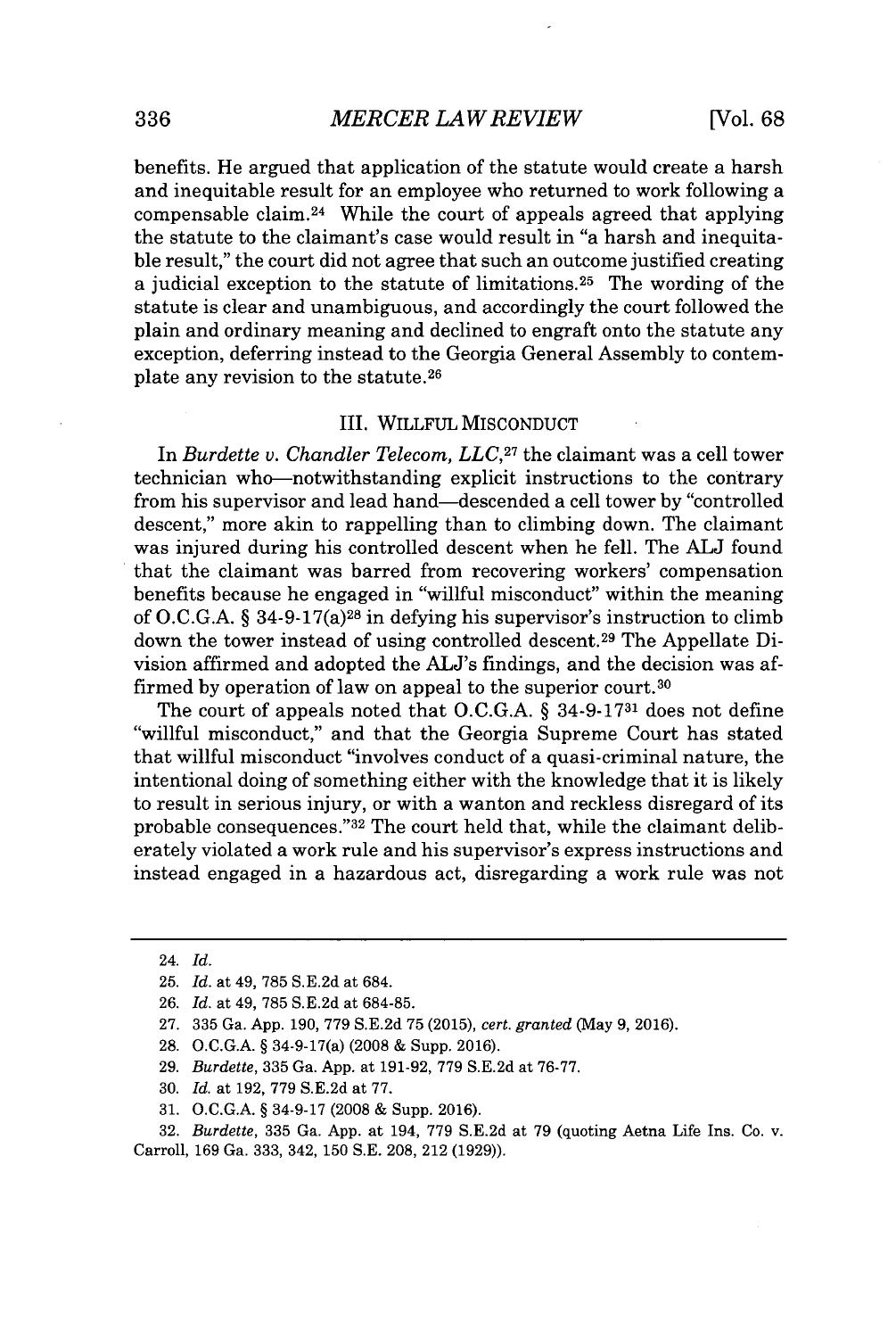conduct of a quasi-criminal nature, and thus the denial of benefits was improper.<sup>33</sup>

### *IV.* ARISING **OUT** OF THE EMPLOYMENT **AND** EXCLUSIVE REMEDY

During this Survey period, the court of appeals again dealt with the distinction between idiopathic injuries and those that arise out of employment. In *Sturgess v. OA Logistics Services, Inc., <sup>34</sup>*the court analyzed this issue in the context of a tort suit and thus there was an exclusive remedy issue to address. The deceased employee in *Sturgess* drove a forklift at a warehouse operated **by OA** Logistics Services **(OA).** When his forklift ran out of fuel, he went to an office area to ask about refueling and waited outside the office for a supervisor. While the deceased employee waited outside the office with his back turned, a coworker entered the office and forcibly attempted to kiss a female employee in the office who pushed him off. The coworker walked out of the office, produced a hand gun, shot the deceased employee in the back of the head, re-entered the office, and sexually assaulted the female employee. The deceased employee, who was a family friend of the female employee, had not been aware of the assault, had not attempted to intervene, and had not interacted with the shooter before that occasion. The mother of the deceased employee filed a civil suit against the shooter, **OA,** and the staffing agency who placed workers at OA's warehouse, among others. <sup>35</sup>

**OA** and the staffing agency moved for summary judgment on the ground that the exclusive remedy provision of the Workers' Compensation Act bars the tort claims. The trial court granted summary judgment on that ground, and the plaintiff appealed to the court of appeals. <sup>36</sup>

Under O.C.G.A. § 34-9-11(a),<sup>37</sup> the Act provides the exclusive remedy for injuries arising out of and in the course of employment. An assault on an employee is compensable under the Act where the attack is not directed solely for reasons personal to the employee, which again involves the analysis of whether the injuries arose out of and in the course of the employment.<sup>38</sup> As it was undisputed that the death occurred in the course of the employment, the court looked to whether the accident causing the death arose out of the employment.<sup>39</sup>

**<sup>33.</sup>** *Burdette,* **335** Ga. **App.** at **195-96, 779 S.E.2d** at **79-80.**

<sup>34.</sup> **336** Ga. **App.** 134, **784 S.E.2d** 432 **(2016),** *reconsideration granted* **(Mar. 10, 2016).**

**<sup>35.</sup>** *Id. at* 134-36, **784 S.E.2d** at 434-35.

**<sup>36.</sup>** *Id. at* 134, **784 S.E.2d** at 435.

**<sup>37.</sup> O.C.G.A. §** 34-9-11(a) **(2008 &** Supp. **2016).**

**<sup>38.</sup>** *Sturgess,* **336** Ga. **App.** at **135, 784 S.E.2d** at 435.

**<sup>39.</sup>** *Id.* at **136, 784 S.E.2d** at **435-36.**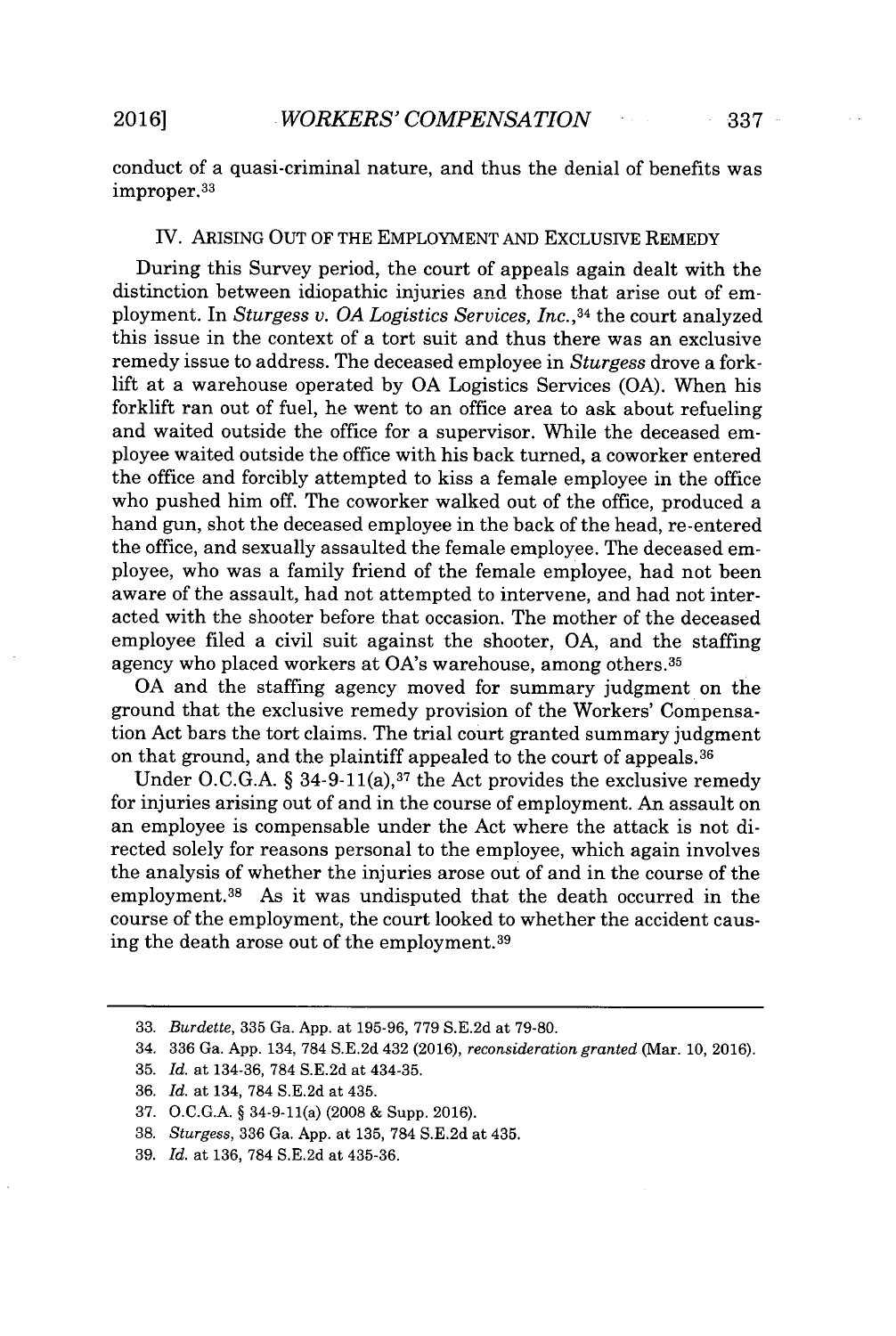Citing a recent **2013** court of appeals decision, the court noted that an accident arises out of the employment when there is a causal connection between the conditions under which the employee worked and the injury, and when the accident results from a risk reasonably incident to the employment:

[I]f the injury can be seen to have followed as a natural incident of the work, and to have been contemplated **by** a reasonable person familiar with the whole situation as a result of the exposure occasioned **by** the nature of the employment, then it arises out of the employment.<sup>40</sup>

An injury does not arise from employment where the injury resulted from a hazard to which the employee is equally exposed outside of employment. <sup>4</sup> 1

The court of appeals then approvingly discussed the "positional risk doctrine," which stands for the proposition that an injury arises out of the employment when the employment brings an employee within range of the risk **by** requiring his or her presence in the place where the risk occurs, even though another person present would be injured even if he or she was not an employee.<sup> $42$ </sup> This doctrine is distinguished from the "peculiar risk doctrine," as the former does not require the risk to be unique to the employment. Rather, an injury may arise out of the employment where the work brings the employee to a location and time where he or she confronts the risk, and the risk which causes the injury is not common to the public without regard to the location. <sup>43</sup>

Following this emphasized importance on the employment placing the employee in a location that exposed him or her to the risk (regardless of whether this risk is common to the general public), the court went on to conclude that the deceased employee's employment placed him in a location that exposed him to being shot.<sup>44</sup> The risk of being shot was not peculiar to this workplace, but it was connected to the workplace due to where the shooting occurred. Thus, the court held that the specific facts of this case compelled the finding that the accident arose out of the employment.<sup>45</sup>

<sup>40.</sup> *Id.* at **136, 784 S.E.2d** at 436 (quoting Dawson v. Wal-Mart Stores, Inc., 324 Ga. **App.** 604, **607, 751 S.E.2d** 426, 429 **(2013)).**

<sup>4</sup> *1. Id.*

<sup>42.</sup> *Id.* at **137, 784 S.E.2d** at 436.

<sup>43.</sup> *Id.* at **137-38, 784 S.E.2d** at **436-37.**

<sup>44.</sup> *Id.* at **138, 784 S.E.2d** at 437.

<sup>45.</sup> *Id.* at **139, 784 S.E.2d** at 437.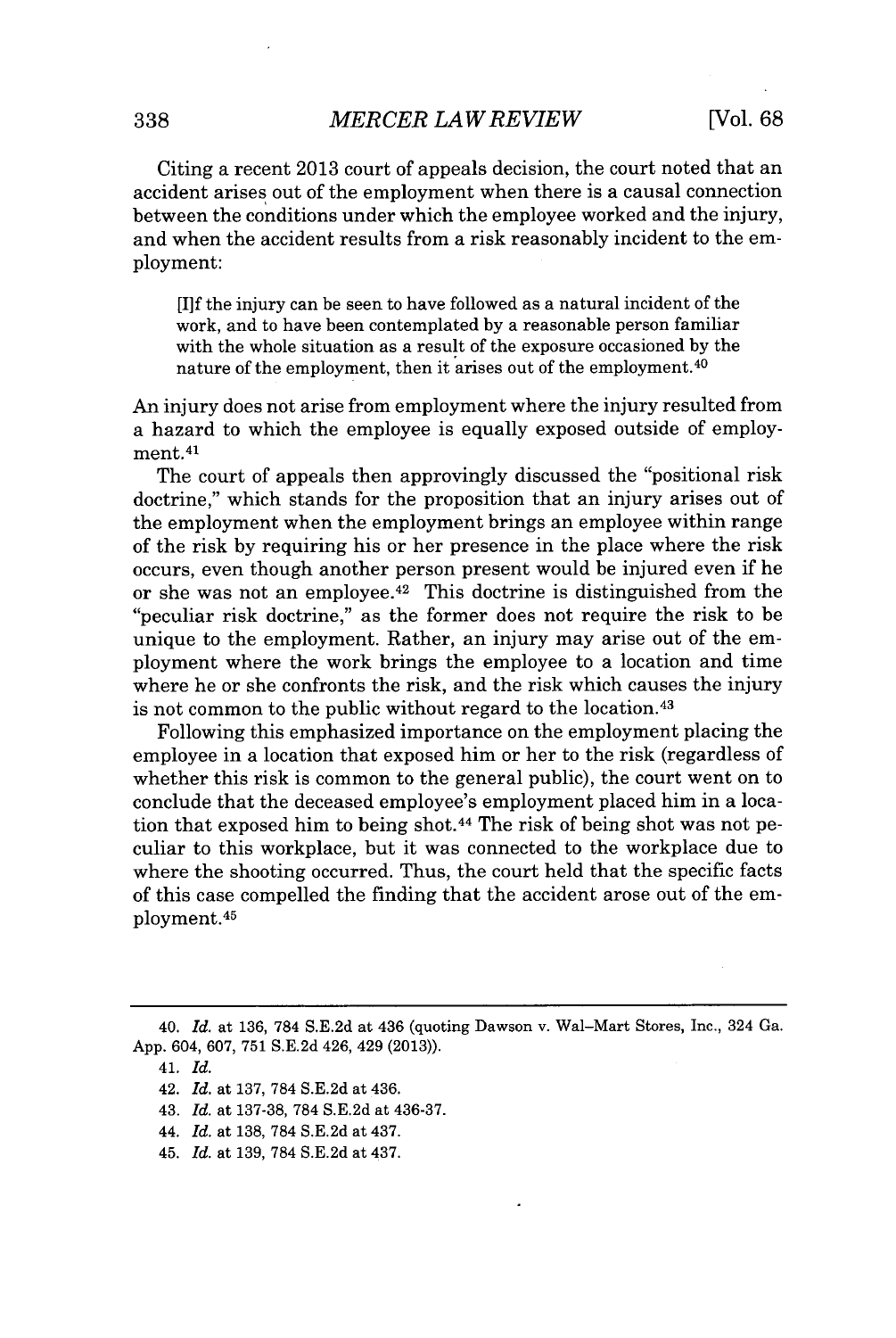The plaintiff further argued that the exclusive remedy provision should not apply because the staffing company was not a statutory employer under O.C.G.A. § 34-9-11(c).<sup>46</sup> Specifically, the deceased employee's mother argued that the deceased employee worked for several months at **OA** with no planned end to his term, and thus the staffing company did not meet the statutory definition of a temporary help contracting firm.<sup>47</sup> The court disagreed, noting that the deceased employee was not considered a regular long-term employee, and there was no clear proof of deviation from a typical temporary staffing arrangement.<sup>48</sup> Accordingly, the court affirmed the trial court's grant of summary judgment and ruling that the Workers' Compensation Act provided the deceased employee's mother's exclusive remedy with respect to **OA** and the staffing company.<sup>49</sup>

#### V. **STANDARD** OF REVIEW

In *J & R Schugel Trucking, Inc. v. Logan,<sup>50</sup>*the claimant sustained an injury while working in Georgia for her employer, which was located in Minnesota. She briefly received workers' compensation benefits under Minnesota law until the benefits were suspended due to lack of evidence of disability, and she subsequently filed a workers' compensation claim in Georgia seeking recommencement of income benefits and medical care under Georgia law. The employer controverted the claim on the basis that there was no evidence of any continued disability and no need for further medical treatment. The **ALJ** ruled that the claimant was no longer disabled but was still entitled to ongoing medical benefits.<sup>51</sup> The Appellate Division affirmed the ALJ's ruling that there was no disability, and substituted alternative findings that the claimant was similarly not entitled to further medical benefits.<sup>52</sup> The superior court set aside the Appellate Division's decision as contrary to law, and the employer appealed to the court of appeals. <sup>53</sup>

The court noted that the record below contained two hearings before the **ALJ:** one held on June **18,** 2014 and a reconvened hearing on June **30,** 2014.54 In the first hearing, the **ALJ** ordered the employer to pay for

54. *Id.* at **900, 785 S.E.2d** at **582.**

<sup>46.</sup> **O.C.G.A.** *§* 34-9-11(c) **(2008 &** Supp. **2016).**

<sup>47.</sup> *Sturgess,* **336** Ga. **App.** at 139-40, **784 S.E.2d** at 438.

<sup>48.</sup> *Id.* at 140, **784 S.E.2d** at 438.

<sup>49.</sup> *Id.*

**<sup>50. 336</sup>** Ga. **App. 899, 785 S.E.2d 581 (2016).**

**<sup>51.</sup>** *Id.* at **899, 785 S.E.2d** at **581.**

**<sup>52.</sup>** *Id.*

**<sup>53.</sup>** *Id.*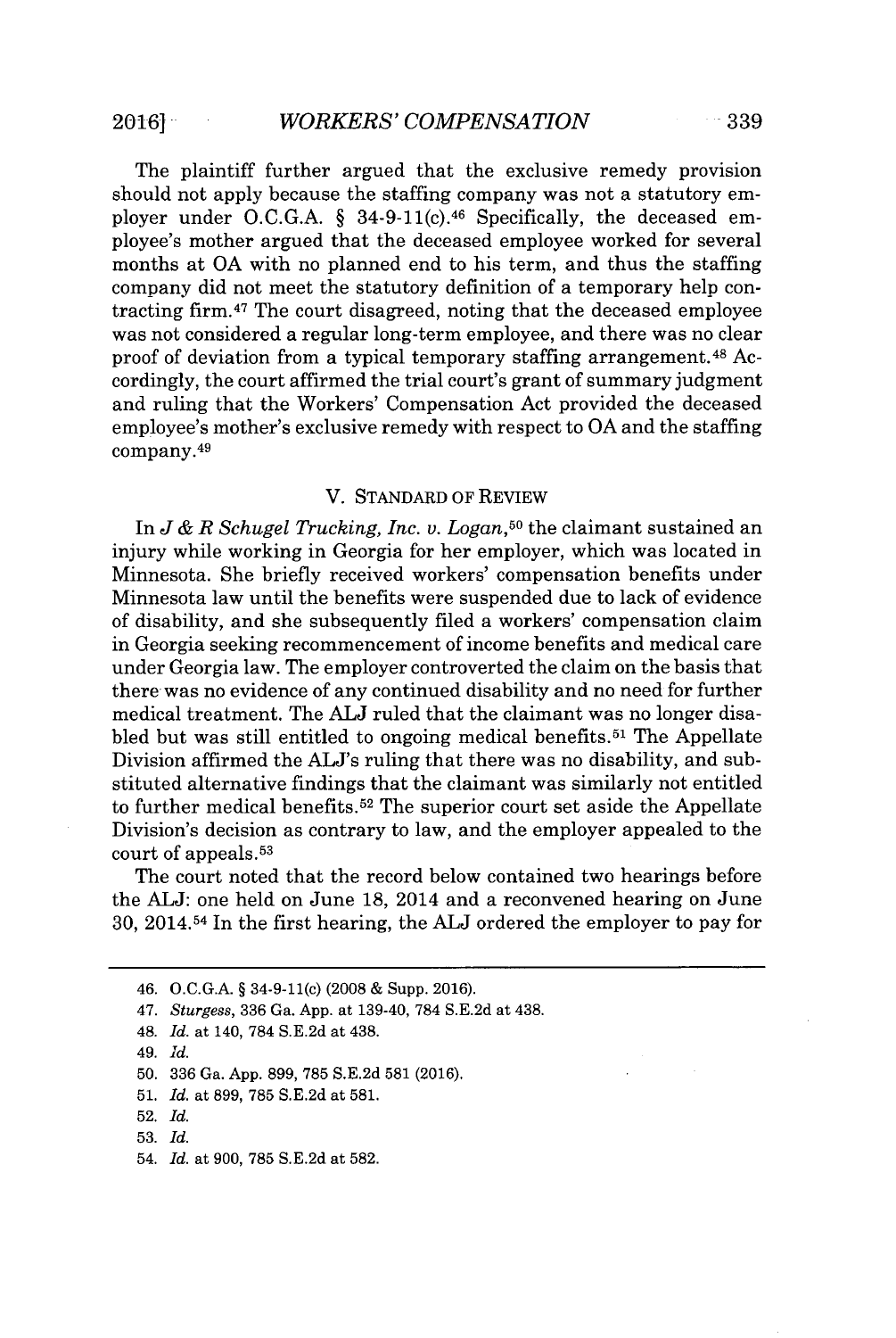another medical evaluation of the claimant and provide a copy of the report for the ALJ's consideration as to further medical treatment. This visit apparently occurred but the report was not included in the record at either hearing. At the reconvened hearing, the **ALJ** concluded **by** closing the record, save for post-hearing briefs from the parties. The claimant's post-hearing brief alluded to the recent medical evaluation, but did not address any medical opinions from that evaluation, nor did the claimant subsequently attempt to submit the medical report after the hearing. In fact, the claimant's appellate brief asserted that the claimant would present the report at a subsequent hearing before the **ALJ.** The superior court concluded that the **ALJ** had held the hearing record open to include this medical report but the **ALJ** later refused to include it, and this was contrary to law.<sup>55</sup>

Because the Appellate Division may substitute its own findings of fact for those of the **ALJ,** and because the superior court must not disturb those findings of fact so long as there is any evidence to support them, the court of appeals held that the superior court erred in reversing the Appellate Division when some evidence did exist to support the Appellate Division's findings.<sup>56</sup>

## VI. AVERAGE WEEKLY **WAGE**

In *Fulton County Board of Education v. Thomas,57* the Georgia Supreme Court addressed the issue of calculating the average weekly wage of a claimant who also had a temporary second **job** during the relevant thirteen-week period. The claimant was employed with the county as a school bus driver and drove during the nine-month school year, but was paid a salary over a twelve-month period. During summer vacation, she worked a second **job** where she drove new school buses from Atlanta to other parts of the country. This employment ended shortly before she resumed driving for the county at the start of the new school year.<sup>58</sup> The claimant sustained a compensable injury in October 2011, and the parties disputed the correct calculation of her average weekly wage under **O.C.G.A. § 34-9-260.59** Specifically, the claimant contended that her wages from her summer **job** should be included in the calculation of her

**<sup>55.</sup>** *Id.*

**<sup>56.</sup>** *Id.* at **901, 785 S.E.2d** at **582-83.**

**<sup>57. 299</sup>** Ga. **59, 786 S.E.2d 628 (2016).**

**<sup>58.</sup>** *Id.* at **59-60, 786 S.E.2d** at **629.**

**<sup>59.</sup> O.C.G.A. §** 34-9-260 **(2008 &** Supp. **2016).**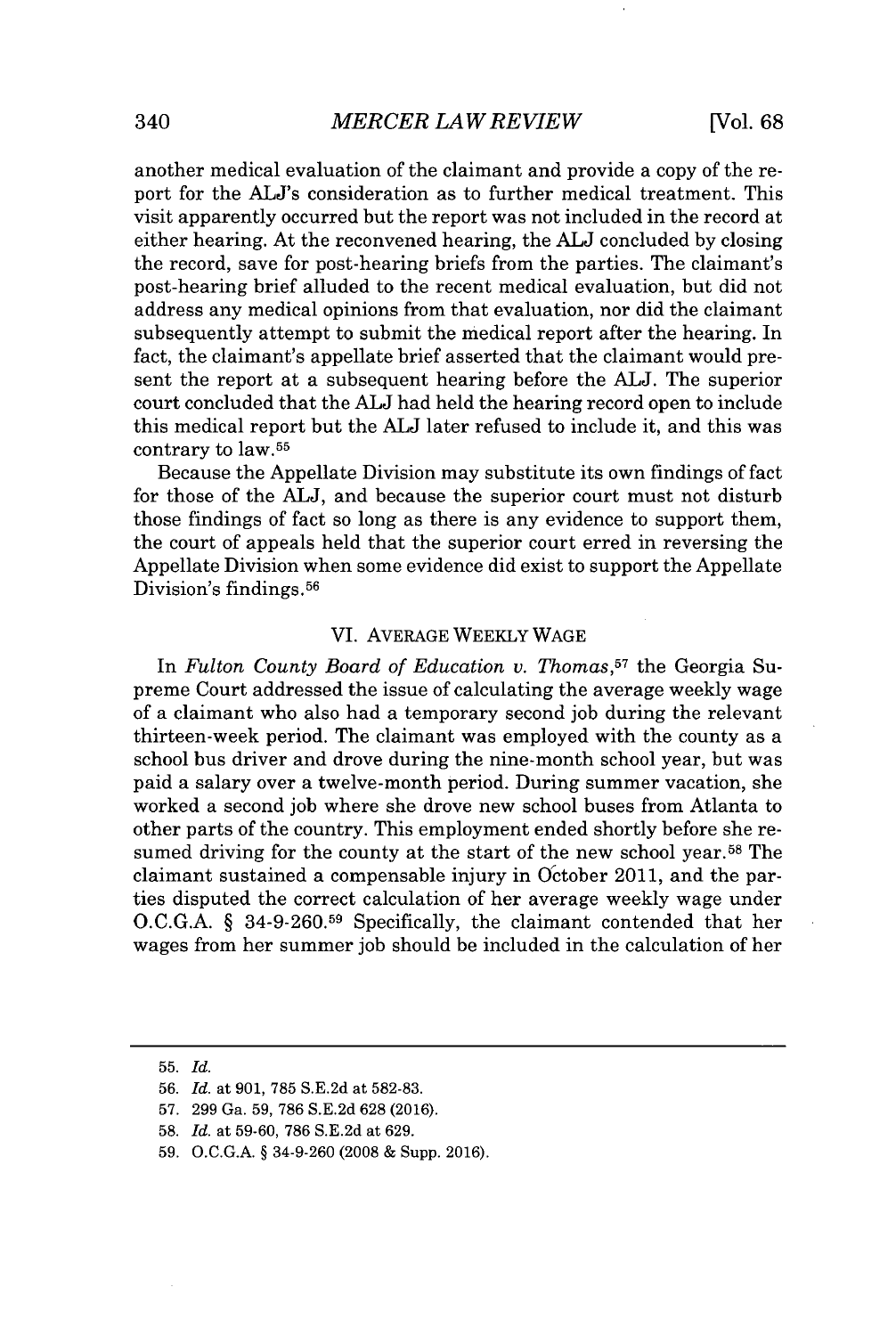average weekly wage from the thirteen-week period preceding her date of injury.<sup>60</sup>

The **ALJ** found that the claimant's summer **job** constituted concurrent similar employment, and thus those wages should be included in the calculation of the average weekly wage.<sup> $61$ </sup> The Appellate Division reversed, finding that, though the summer employment was similar to her employment with the county, it was not concurrent, because the summer **job** ended before the date on which the claimant sustained her injury, and so those earnings should not be considered when calculating the average weekly wage. The superior court affirmed. $62$  The court of appeals disagreed, holding that the summer employment was concurrent employment, because the claimant was working as a bus driver for substantially the whole of the thirteen weeks preceding the injury.<sup>63</sup>

The Georgia Supreme Court first analyzed the wording of the statute, noting that **O.C.G.A.** *§* 34-9-260(1)64 provides the method of calculation if the employee "shall have worked in the employment in which he was working at the time of the injury, whether for the same or another employer, during substantially the whole of **13** weeks immediately preceding the injury,"<sup>65</sup> in which case the average weekly wage is based on the total amount of wages earned in such employment during that thirteenweek period.<sup>66</sup> The court placed importance on the use of the term "employment"—rather than "employer"—in this context, stating that the focus is on the nature of the work and not the identity of the employer.<sup>67</sup> The court noted that the claimant's employment was as a school bus driver and that she performed this work for substantially the whole of the thirteen-week period, first in her summer **job** and then in her **job** driving for the county, and thus the facts fell within **O.C.G.A.** *§* 34-9- **260(1).68**

The court then addressed the question of whether the summer employment wages should be included in the average weekly wage calculation under the "concurrent similar employment doctrine."<sup>69</sup> The court observed the absence of reported case decisions on all fours with the present

- **62.** *Id.* at **61, 786 S.E.2d** at **630.**
- **63.** *Id.*

- *65. Fulton Cty. Bd. of Educ.,* **299** Ga. at **62, 786 S.E.2d** at **630-31.**
- *66. Id.*
- *67. Id.* at **62, 786 S.E.2d** at **631.**
- **68.** *Id.*
- **69.** *Id.* at **60, 786 S.E.2d** at **630.**

**<sup>60.</sup>** *Fulton Cty. Bd. of Educ.,* **299** Ga at **59-60, 786 S.E.2d** at **629.**

**<sup>61.</sup>** *Id.* at **60-61, 786 S.E.2d** at **630.**

<sup>64.</sup> **O.C.G.A.** *§* 34-9-260(1) **(2008 &** Supp. **2016).**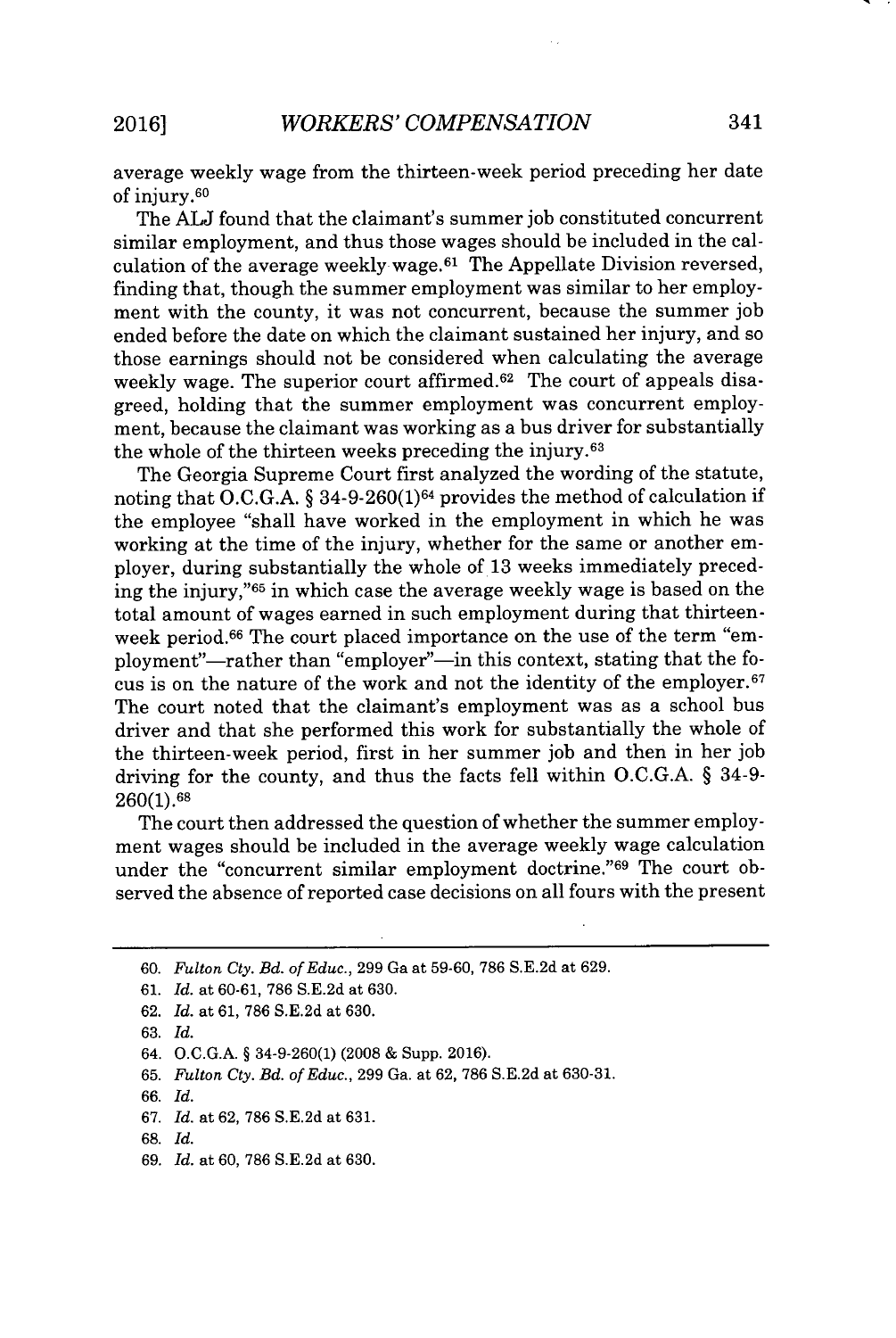case, where the claimant was not simultaneously employed with another employer on the date of the injury.<sup>70</sup> Noting that the statute itself simply refers to employment during the thirteen-week period, the court found no basis to require simultaneous employment on the date of injury as a condition for applying the concurrent similar employment doctrine.<sup>71</sup> The court held that the concurrent similar employment doctrine only required a concurrence of similar jobs within the thirteen-week period.<sup>72</sup>

Thus, when determining the average weekly wage of a claimant who worked substantially the whole of the thirteen weeks under **O.C.G.A.** *§* 34-9-260(1), one should look to all wages earned during the thirteen weeks in performing work in the same line of employment, including work for other employers, regardless of the claimant's employment status with the other employers on the date of injury.<sup>73</sup>

### VII. SUBROGATION

**A** decision during the survey period demonstrated that an employer's recovery through subrogation remains an uphill climb. In *Best Buy Co. v. McKinney,<sup>74</sup>*the claimant fell from a forklift and sustained injuries to his face and brain, including permanent facial disfigurement. The employer accepted the claim as compensable and commenced income benefits and medical treatment. The claimant filed a civil suit against parties allegedly involved in the manufacture and maintenance of the forklift, and the employer intervened to protect its subrogation lien. The claimant settled with the tort defendants and dismissed his civil suit, and the employer requested an evidentiary hearing before the trial court to enforce its lien. At the evidentiary hearing, the employer offered evidence as to the amount of workers' compensation benefits paid, and presented testimony from an attorney with the aim of demonstrating that the claimant had been fully and completely compensated as compared with other reported tort cases involving plaintiffs with head injuries. The trial court was not persuaded, and it denied the employer's motion to enforce its subrogation lien, finding instead that the employer failed to prove that the claimant had been fully and completely compensated for his economic and noneconomic losses.<sup>75</sup>

**<sup>70.</sup>** *Id.* at **63, 786 S.E.2d** at **631-32.**

**<sup>71.</sup>** *Id.* at **63, 786 S.E.2d** at **632.**

**<sup>72.</sup>** *Id.* at 64, **786 S.E.2d** at **632.**

**<sup>73.</sup>** *Id.*

<sup>74. 334</sup> Ga. **App.** 42, **778 S.E.2d 51 (2015).**

**<sup>75.</sup>** *Id.* at 42-44, **778 S.E.2d** at **52-53.**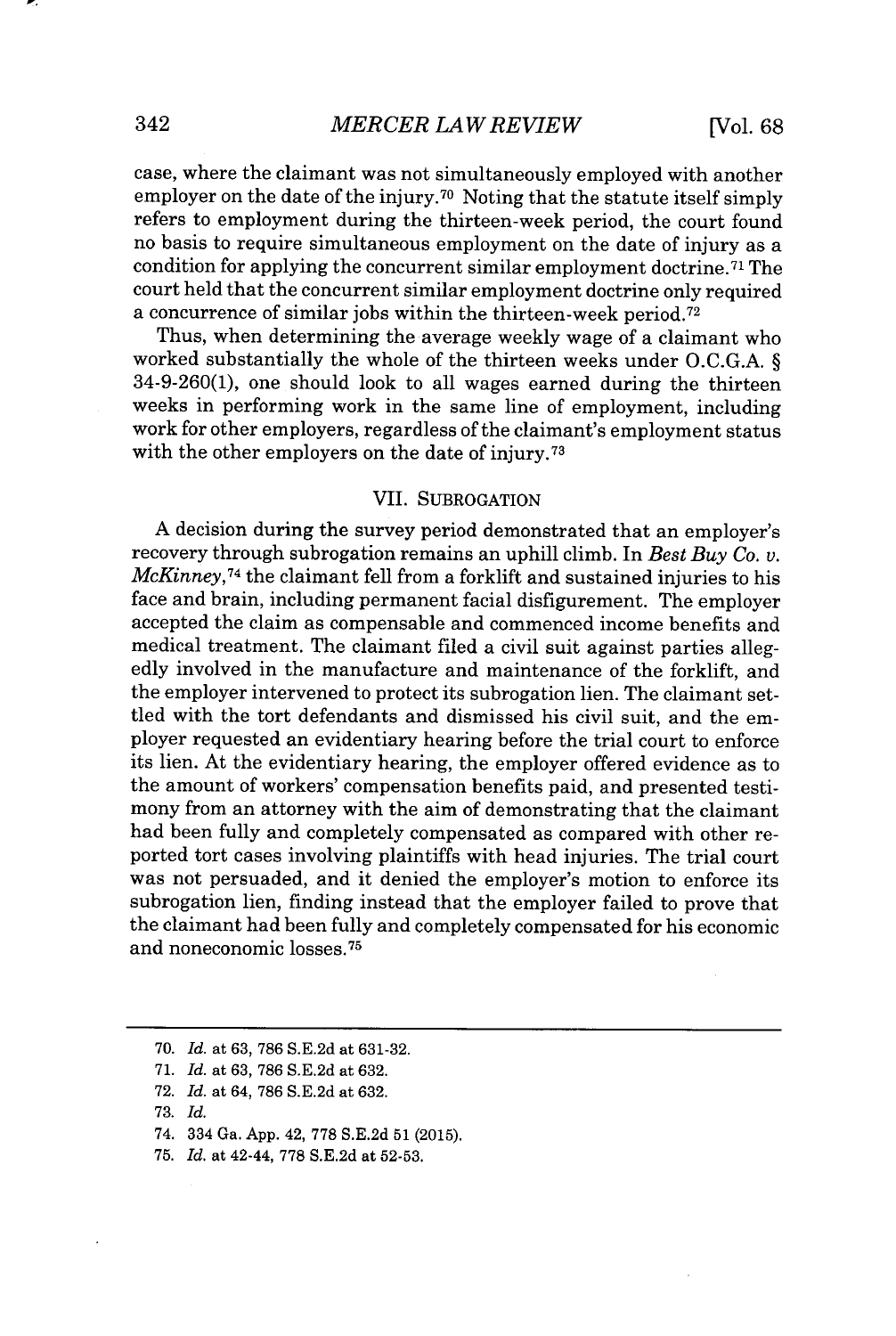On appeal, the court noted that an employer seeking to enforce a subrogation claim against an employee's recovery must both demonstrate that the injured employee has been fully and completely compensated for his economic and noneconomic losses, and clearly show that portion of the employee's recovery against the third party which was meant to compensate him for his economic losses versus his noneconomic losses.<sup>76</sup> A trial court cannot enforce a lien against any portion of the recovery meant to compensate the employee for noneconomic losses.<sup>77</sup> This is a question for the trial court, and the court of appeals will defer to the trial court's determination unless clearly erroneous. The court of appeals agreed with the trial court's finding that the employer did not meet its burden of showing the claimant had been fully and completely compensated, and it failed to prove full and complete compensation as it did not show what portion of the settlement proceeds was for economic losses versus noneconomic losses.<sup>78</sup> Accordingly, the court affirmed the denial of the motion to enforce the subrogation lien.<sup>79</sup>

### VIII. ATTORNEY **FEES**

The court of appeals again dealt with an attorney fee dispute during this survey period. In *Cruz v. Paredes,<sup>80</sup>*the claimant sustained an injury, signed an attorney fee contract with counsel, and was subsequently awarded TTD benefits.<sup>81</sup>After he terminated this counsel and retained a new attorney, former counsel filed an attorney lien per Board Rule  $108(e)^{82}$  and then filed for approval of the attorney fee pursuant to Board Rule 108(a). <sup>83</sup>The **ALJ** approved the fee contract and awarded former counsel **25%** of the TTD benefits, and the Appellate Division affirmed. <sup>84</sup> On appeal, the superior court reversed on the ground that former counsel could not collect fees because they were terminated before submitting their attorney fee approval form.<sup>85</sup> On discretionary appeal, the court of appeals held that the pertinent provision in the fee contract was ambiguous, and the court remanded the case for the superior court to apply

*79. Id.* at **50, 778 S.E.2d** at **57.**

**80. 333** Ga. **App. 857, 777 S.E.2d 702 (2015).**

**81.** *Id.* at **857, 777 S.E.2d** at **703.**

**82.** Ga. Bd. Workers' Comp. R. 108(e) **(2013).**

**83.** Ga. Bd. Workers' Comp. R. 108(a) **(2013).**

- 84. *Cruz,* **333** Ga. **App.** at **857, 777 S.E.2d** at 704.
- **85.** *Id.*

*<sup>76.</sup> Id.* at 44-45, **778 S.E.2d** at **53-54.**

**<sup>77.</sup>** *Id.*

**<sup>78.</sup>** *Id.* at 48, **778 S.E.2d** at **55.**